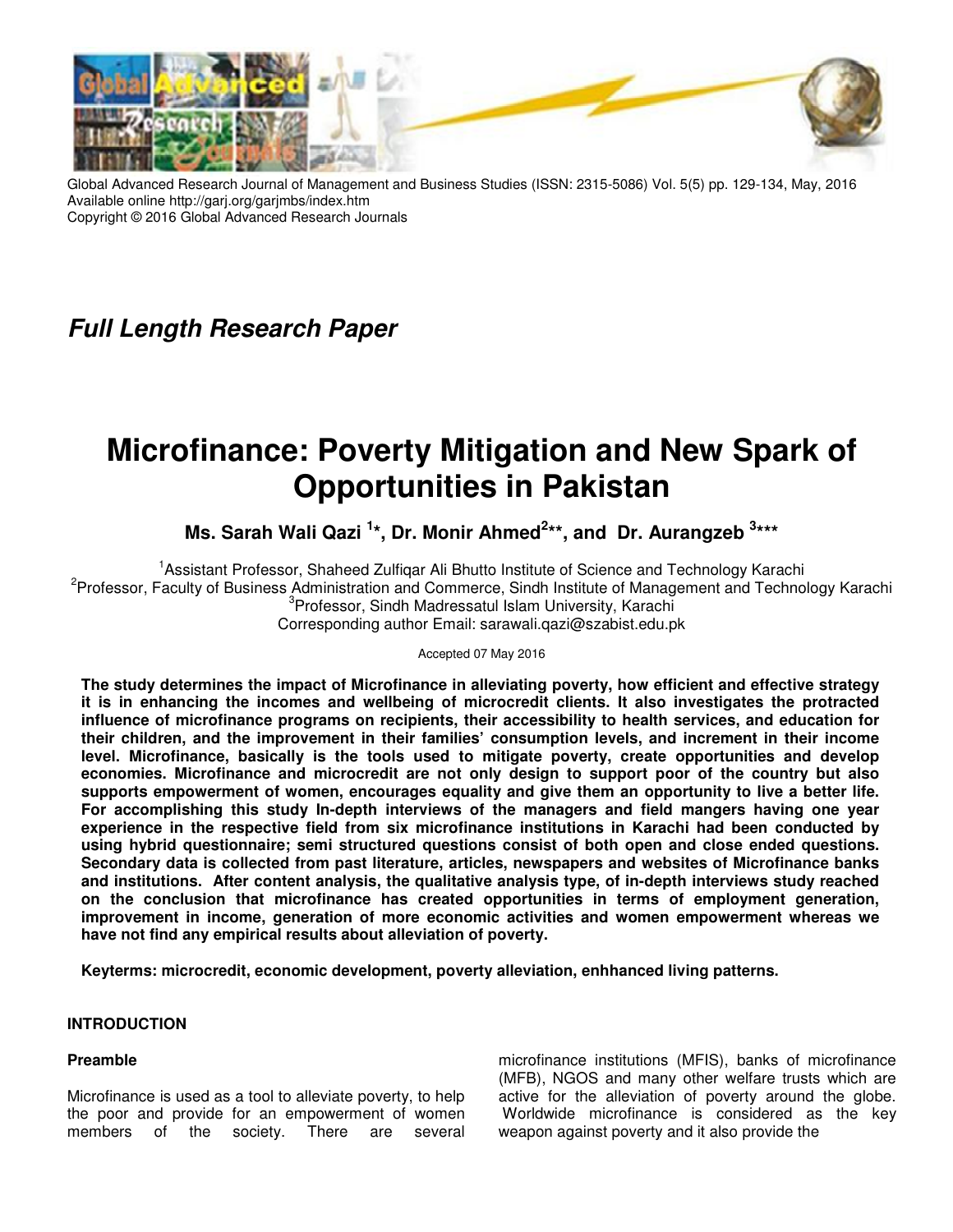financial sustainability and empowerment to the poor (Leikem, 2012).

 It is not the new concept, from 1700 century it is workable in different countries with different approaches but in 1976 in Chittagong University of Bangladesh, Professor Younus has initiated the experiment and provide small amount of money to the villagers in form of groups and after the overall of success of their business, in 1983 he initiated the Grameen Bank (Hastarska & Holtmann, 2006).

In Pakistan, the concept was emerged during the 1990s, when public rural programs and other private institutions were developed. Other than these institute regulatory institutions such as the State Bank of Pakistan (SBP), Pakistan Microfinance Network (PMN), and the Pakistan Poverty Alleviation Fund (PPAF) are also active in this field and to make their efforts for the development of economy (Ahmad, 2008).

 In Pakistan about 33 per cent to 35 per cent of the people are below the poverty line (earning less than \$ 1) that is to say a third of the population do not have financial resources to meet their basic needs which paints a very unfavourable situation of the company.

 The reason for this research is to determine the influence of microfinance in the fight against poverty, strategy how efficient and effective it is by increasing the income and welfare of the clients of microcredit programs. This research study would strengthen the limits of existence review of the literature. It focuses on microfinance as an effective strategy adopted for the production of opportunities, alleviate poverty and improve the standard of living of the beneficiaries, and how can it contribute to the development of the economy. The study had also examined the long-term influence of microfinance programs on the lives of the beneficiaries, their accessibility to health services, and education for their children, and the improvement of their families" of consumption levels and the increment of their level of income. In addition, this research study provide knowledge on the effectiveness of microfinance in the creation of a real economic growth by targeting the poor.

#### **Problem Statement**

Is Microfinance an effective strategy in the creation of opportunities and to alleviate poverty in Pakistan?

Are the banks of microfinance in Pakistan as a result of effective strategies to create enough opportunities for the poor Pakistani people? And these strategies are they well organized to mitigate the overall poverty of the nation? Given that Pakistan is in developing countries, with the majority of the illiterate lower middle class, and the general orientation of the banks of microfinance in Pakistan is to help them to achieve the well-being and peace in their families, but these banks effectively reach

these poor people and to offer assistance to their doors or just after the superficial strategies. Pakistan is a different market when compared to international markets and are therefore the needs and demands of the population, and consequently, the banks of microfinance must work so as to provide microcredit projects that actually reduces poverty and improve the long-term wellbeing.

 The main problem is in line with the effective structure of microfinance with the demand of the poverty alleviation and how efficiently microfinance institutions are achieving their goals.

#### **Research Questions**

This study is designed primarily to seek the answers for the research questions:

1. How microcredit projects have an impact on the lives of the poor?

2. Have Microfinance institutions creating opportunities for the poor?

3. How microfinance contribute to the development of the economy, can we generalize the impact for all the poor?

#### **Scope and Limitations**

#### **Scope**

Since Karachi is a metropolitan city with a diverse population of the whole of Pakistan, therefore this search is limited to the Karachi, Pakistan, so that we can say that this research is in context of Pakistan. The reason behind the choice of this theme is that it is the emergence of the concept of microfinance banks in Pakistan. Microfinance is the tool, if the best exploited could help us to reduce poverty and stimulate economic growth. In the review of the literature on the subject we found number of variables which contributed to the reduction of poverty, the empowerment of women, and to reduce the unemployment and so on, but this study focuses more particularly on four things mainly; the reduction of poverty, the possibilities, the empowerment of women and to improve the standard of living.

#### **Limitations**

Few limits for the research project are the following;

In addition, due to the time constraints we are required to collect data from Karachi only.

• The information providers or managers of institutions may be reluctant to disclose all relevant information, so that the handling or the absence of specific information provided by the banks of microfinance is another constraint.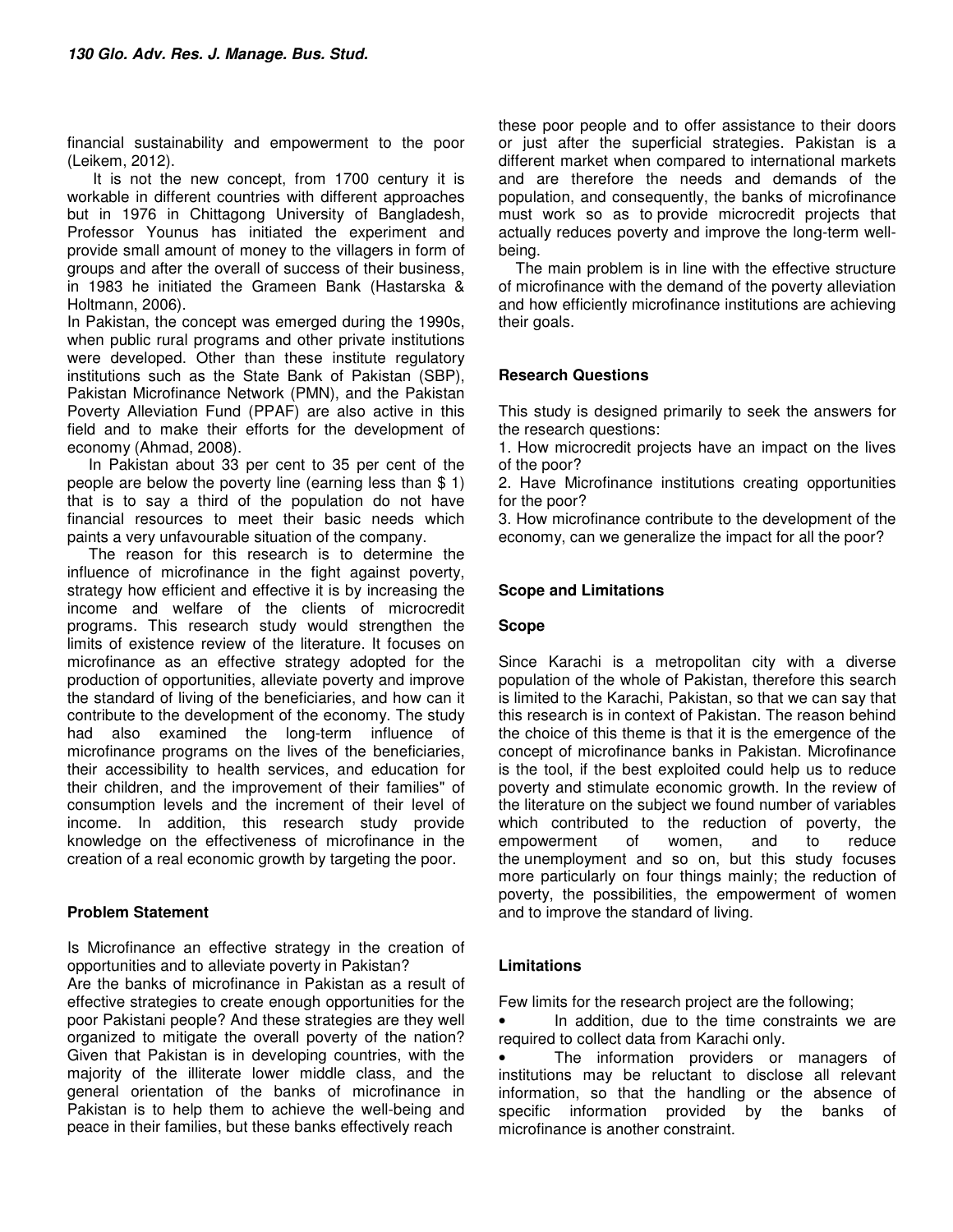#### **Justification**

The reason for this research is to determine the impact of microfinance in the fight against poverty, strategy how efficient and effective it is by increasing the income and welfare of the clients of microcredit programs. It will focus on microfinance as an effective strategy adopted for the production of opportunities, alleviate poverty and improve the standard of living of the beneficiaries, and how can it contribute to the development of the economy. Our research project will strengthen the limits of existence Review of the literature and policy makers will be benefited for the design of the strategy, to correct any loop holes, to make improvements in the supply of products, so that the recipients' can take advantage of the Microfinance institutions that influence, in the end, our economy in the positive direction.

#### **Assumptions**

We have assumed that the information that will be received after in-depth interviews of managers and managers in the field of microfinance banks is true.

#### **REVIEW OF THE LITERATURE**

Microfinance has first been recognized in Bangladesh by the extraordinary work of Mr. Muhammad Yunus who awarded by the Nobel Peace Prize for his great efforts in the field of microfinance in 2006. After its creation in 1976, the Bangladesh Microfinance has attained a great importance in the global financial sector. To provide funding of support for entrepreneurs in the start-up of their business are not able to run their business ideas just because of the non-availability of financial resources, is serious attention among these people (Morduch & Haley, 2001).

 After reviewing the existing literature on microfinance and its impact in the fight against poverty we have identified that there are different results of different research conducted in the past. Few of them have concluded that the micro finance has a positive impact on the mitigation of poverty while others have concluded that it has a negative impact of microfinance on the poor. There is research that says that it has a favorable impact on the poor of the society, but it does not include the poorest of the poor (Hastarska & Holtmann, 2006; Leikem, 2012).

 The first group of researchers has argued that the programs of microcredit and microfinance have created a significant influence on the level of consumption, of pay, health and education on their social well-being in general. These programs have also created opportunities to encourage the empowerment of women. These positive effects on the lives of the beneficiaries are documented in

the previous reviews of the literature. For example, a study conducted in the Grameen Bank in Bangladesh revealed that microfinance programs positively affected in Bangladesh to reduce poverty. These programs resulted in employment, more the generation of income and the accumulation of capital. More in another research conducted by Khandker (1998) concluded that microfinance institutions of Bangladesh reduce the poverty of 5 per cent of the loan recipients". In the studies that have been discussed above, microfinance institutions operated in these villages where studies have been carried out, improve the overall income and wage level of the villagers. These programs also positively affected to the female members as well as the male members (Pitt &Khandker, 1998). The micro-financing programs increased the well-being in terms of revenue, the level of consumption, wealth, per capita expenditures and income, education, health etc. (Mustafa, 1996).

 The micro finance improve the income level of the recipient , it has improve the levels of consumption of households , aborted educations level that the results have shown more enrolment in schools were found increment of their levels of income, while micro finance have shown mixed results for intervention in the empowerment of women. In some cases, he did not demonstrate a significant impact of the empowerment of women (Haroon Jamal, 2008).

 The standard of living in low-income developing countries have always been a crucial issue to be addressed. Microfinance in Pakistan is effectively serve the poor people by increasing their level of income. It was quantified that 85.40 per cent of the respondents said that their level of income has increased after the obtaining of the micro-financing and it has improved their standard of living (Akram & Hussain, March 2011).

 Micro finance and micro-credit programs have a positive impact on the development of any economy in the form of job creation, the empowerment of women, the investment in the company to improve its general wellbeing. There is a positive relationship between the profits of a small business and the beneficiaries of the loans but it is less likely that these profits will be reinvested businesses and provide employment opportunities for others (Hussain, 2009; Morduch & Haley, 2001).

#### **Conceptual Model**

There are three variables that we have identified in order to assess the influence of microfinance on poverty alleviation and creation of opportunities for the poor. The conceptual model considered the major construct of microfinance which influence the lives of the beneficiaries in the form of several possibilities such as the opportunities of entrepreneurship, employment opportunities for men and women, economic growth and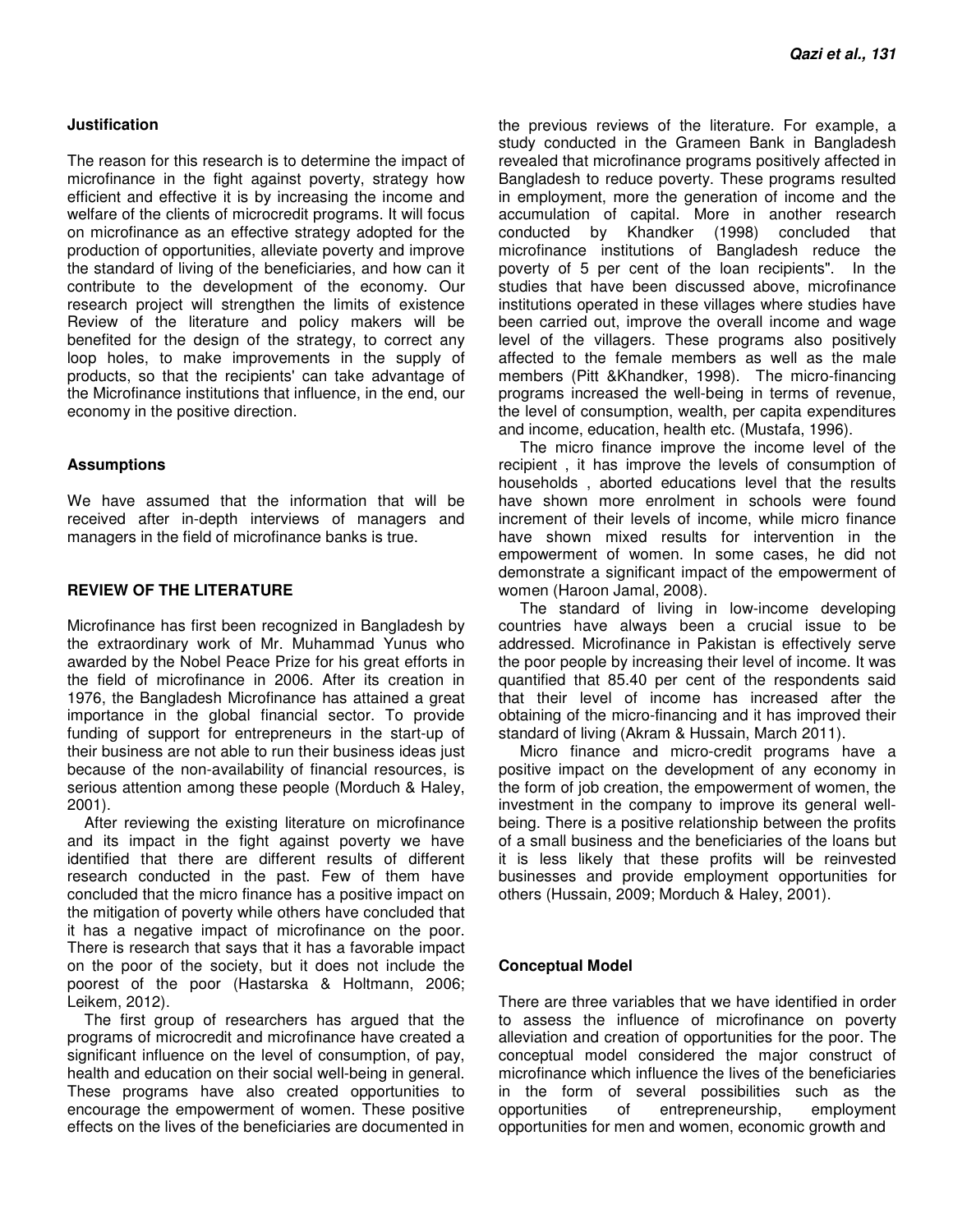the reduction of poverty. All of these opportunities and the reduction of poverty depends on the microfinance.

#### **RESEARCH METHODOLOGY**

#### **Research Design**

This research is a qualitative research which is based on the method mono. Qualitative Study is used to analyze a social phenomenon in a particular context (Hatch, 2002) and it is used to describe, examine and explain views and perception of the managers (Marshall and Rossman, 2006). There is also the limitation that managers may be biased towards highlighting the positive image of the microfinance but certain studies had been analyzed through the meta synthesis also field workers and beneficiaries were also interviewed for balancing the findings.

#### **Data collection Strategies**

In-depth interviews of managers and managers of field (having one year of experience in the respective field) of six of the thirteen microfinance institutions in Karachi had been performed using hybrid questionnaire; questions semi-structured consisting of both open and closed questions. Other data had also been conducted from the clients of microfinance institutes. The existing literature: documents of previous research on the subject of micro finance, articles, newspapers, web sites of the MFI, site of State Bank of Pakistan and the annual reports that also been used for the collection of secondary data.

# **Participants of the Study**

Director of the Department of State of Microfinance Bank of Pakistan (SBP), and the managers and managers in the field of banks and microfinance institutions in Pakistan, who have at least 1 year of experience in the seat in particular are the population of this study. The thirteen MFI and MFB's are working under the SBP. The clients have also been interviewed for verifying the words of managers as well as to see the influence of microfinance.

 Non-probability sampling techniques, is used for sampling which is also called discretionary sampling in which the size of the sample is selected on the basis of the capacity of the respondent to provide information on a specific area of these techniques, it is recommended to have a sample of small size and it can be vary according to the resources, the time etc.(Sekaran, 2011)

 Director of SBP had been interviewed in order to know the status of microfinance in Pakistan, as he was biased he provided the true picture by sharing the latest

researches on the performance of microfinance and his interview was meaningful for knowing the role of the government. The managers, directors, managers of field or of the authorities concerned, of six to seven MFIS and MFB with at least one year of work experience in the same organization dealing with the microfinance sector and the clients of microfinance had been interviewed.

#### **Selection of instrument/measure**

The hybrid questionnaire had been adopted from the relevant study and modified according to the settings of Pakistan. The hybrid questionnaire had been used during the in-depth discussion and interviews. Hybrid questionnaires contain both open and closed questions (Sekaran & Candle, 2010).

#### **Strategies for data analysis**

As the research is qualitative in nature, the content analysis had been used to analyze the data collected by in-depth interviews. The qualitative analysis of the content can be defined as follows:

o "The qualitative analysis of the content is an identification of bosses or themes by a systematic coding of text data". (Hsieh & Shannon, 2005, p. 1278).

o "It is a systematic process and empirical analysis of text controlled by the rules of content analysis". (Mayring, 2000)

The objective of the analysis of content is to provide a rich description of a particular phenomenon through the preparation of data, the coding and interpretation. It may result in the development of new theories, the validation of models and existing theories.

# **DISCUSSION AND CONTENT ANALYSIS**

To satisfy the requirement of the above-mentioned objectives, semi structured interviews were conducted through questionnaires from managers of six MFIS and MFB in Karachi and microfinance clients. Then these interviews were considered for exploitation.

 There is well-written stories of success about the recipient are available on the secondary resources regarding the increase of income or consumption, etc. During the our visit to Mehmodabad, we interviewed one client, Ms. Erum having made use of financial services of Kashf Foundation and now it is running on its own school at its own three-storey house. She does not only has improved its standard of living and has become the master of this school but she is also creating opportunities for others as she hired two teachers as well which shows the creation of jobs in her locality.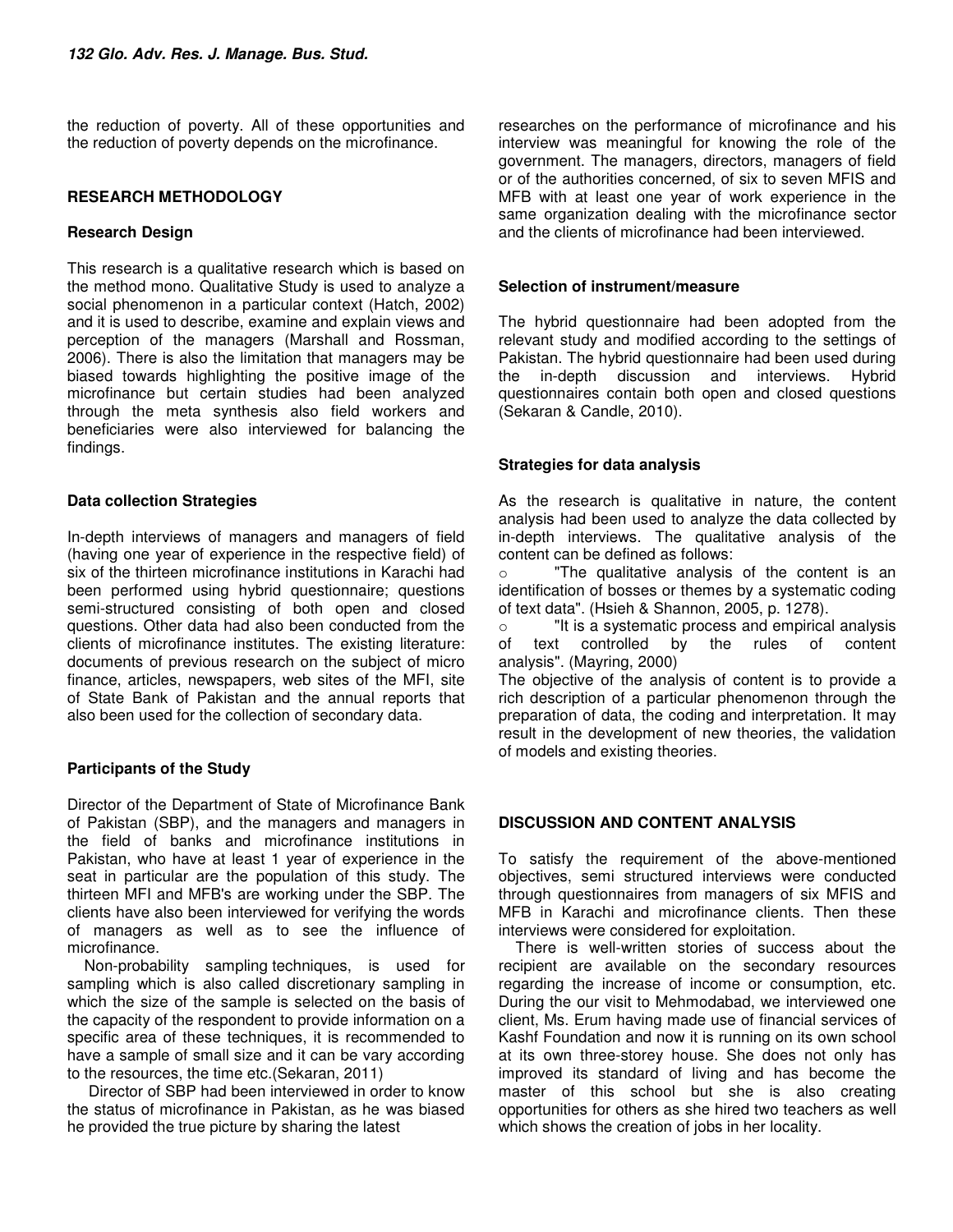# **Major Themes (OPP) KF TMB AA APWA NMB**

| <b>Major Themes</b>                                               | <b>Orangi Pilot</b><br>Project (OPP)                                                                                                                                                                             | <b>Kashf Foundation</b>                                                                                                | <b>Tameer Microfinance</b><br><b>Bank</b>                                                                                                                                                      | <b>ASA</b>                                                                                                                                                                | <b>APWA</b>                                                                                                                                                                                                         | <b>Network</b><br><b>Microfinance</b><br><b>Bank Ltd</b>                                                                                                                                                                                                    |
|-------------------------------------------------------------------|------------------------------------------------------------------------------------------------------------------------------------------------------------------------------------------------------------------|------------------------------------------------------------------------------------------------------------------------|------------------------------------------------------------------------------------------------------------------------------------------------------------------------------------------------|---------------------------------------------------------------------------------------------------------------------------------------------------------------------------|---------------------------------------------------------------------------------------------------------------------------------------------------------------------------------------------------------------------|-------------------------------------------------------------------------------------------------------------------------------------------------------------------------------------------------------------------------------------------------------------|
| Job<br>opportunities for<br>poor                                  | The programs<br>offered by OPP<br>creates job<br>opportunities for<br>the poor who<br>don't own their<br>agricultural land                                                                                       | <b>Clients generate</b><br>opportunities for<br>others through<br>their own<br>business activities                     | Since, new businesses<br>are opened it ultimately<br>leads to job<br>opportunities for others<br>so it does contribute for<br>creating job<br>opportunities                                    | <b>Micro credits</b><br>provide to<br>entrepreneur and<br>business persons<br>do create jobs for<br>others.                                                               | Does not<br>create job<br>opportunities.                                                                                                                                                                            | <b>Created job</b><br>opportunities as<br>loan recipients<br>created multiple<br>effects.                                                                                                                                                                   |
| Economic<br>growth                                                | Through the<br>enormous<br>number of<br>success stories,<br>it shows that it is<br>contributing<br>towards the<br>economic<br>growth                                                                             | Yes microfinance<br>support the<br>economic growth                                                                     | As new businesses are<br>introduced it leads to job<br>opportunities and hence<br>it results to economic<br>growth                                                                             | Do contribute in<br>economic growth<br>in terms of<br>reduction of<br>unemployment in<br>the economy.                                                                     | No<br>participation in<br>economic<br>growth<br>because of<br>failure of credit<br>program.                                                                                                                         | <b>Unemployment</b><br>reduced.                                                                                                                                                                                                                             |
| Women<br><b>Empowerment</b><br>-Wellbeing<br>-Economic<br>-Social | OPP offers two<br>programs<br>exclusively<br>running for<br>women and<br>these programs<br>won the best<br>award in 2010                                                                                         | The main focus of<br><b>Kashf Foundation</b><br>was to cater<br>women to<br>empower them                               | <b>Tameer Microfinance</b><br>Bank does not directly<br>targets to men or women<br>its main theme is to<br>boost entrepreneurial<br>activities which does<br>give rise to women<br>empowerment | Encourage<br>women to<br>empower as they<br>are more trust<br>worthy, stay at<br>home and high<br>repayment. ASA's<br>women client is<br>around 99.45%.                   | <b>APWA</b><br>encouraged<br>women to<br>participate in<br>business<br>activities. They<br>started their<br>program with<br>motive of<br>reduction of<br>poverty and<br>improvement in<br>household<br>environment. | <b>Network</b><br>microfinance<br>encourages<br>women<br>empowerment,<br>women<br>participation in<br>the economic<br>activity therefore<br>they have two<br>products<br>particularly for<br>women that are<br>Tahriq-e-Niswan<br>and Bahbood-e-<br>Niswan. |
| Poverty<br><b>Alleviation</b>                                     | Since, the OPP<br>targets to rural<br>areas which<br>shows that it is<br>solely working to<br>alleviate poverty<br>because they are<br>targeting to<br>people who are<br>lower income<br>group of the<br>society | Yes, it contributes<br>towards alleviating<br>poverty                                                                  | Since, the Tameer works<br>to increase the business<br>activities in the society<br>which alleviates poverty                                                                                   | It cannot be<br>conclusive how<br>much poverty is<br>being reduced.                                                                                                       | <b>Motive was</b><br>there but<br>because of<br>mismanageme<br>nt and other<br>issues not able<br>to achieve.                                                                                                       | <b>At Network</b><br><b>Microfinance</b><br><b>Bank products</b><br>are offered or<br>made to ensure<br>that<br>empowerment<br>occur; reduce<br>poverty and<br>proper utilization<br>of loan take<br>place.                                                 |
| <b>Social Wellbeing</b>                                           | Yes, it supports<br>the social<br>wellbeing by<br>targeting to<br>those income<br>groups who<br>have been<br>neglected by the<br>society                                                                         | Since, the<br><b>Foundation</b><br>focuses on women<br>empowerment<br>which ultimately<br>leads to social<br>wellbeing | Poor people who were<br>unable to earn and starts<br>earning which means it<br>does contribute to social<br>wellbeing of the people                                                            | <b>Success stories</b><br>of clients' shows<br>improved social<br>wellbeing as after<br>availing loans<br>they become<br>more confident,<br>responsible and<br>satisfied. | Not able to<br>achieve.                                                                                                                                                                                             | Social wellbeing<br>of clients has<br>improved.                                                                                                                                                                                                             |